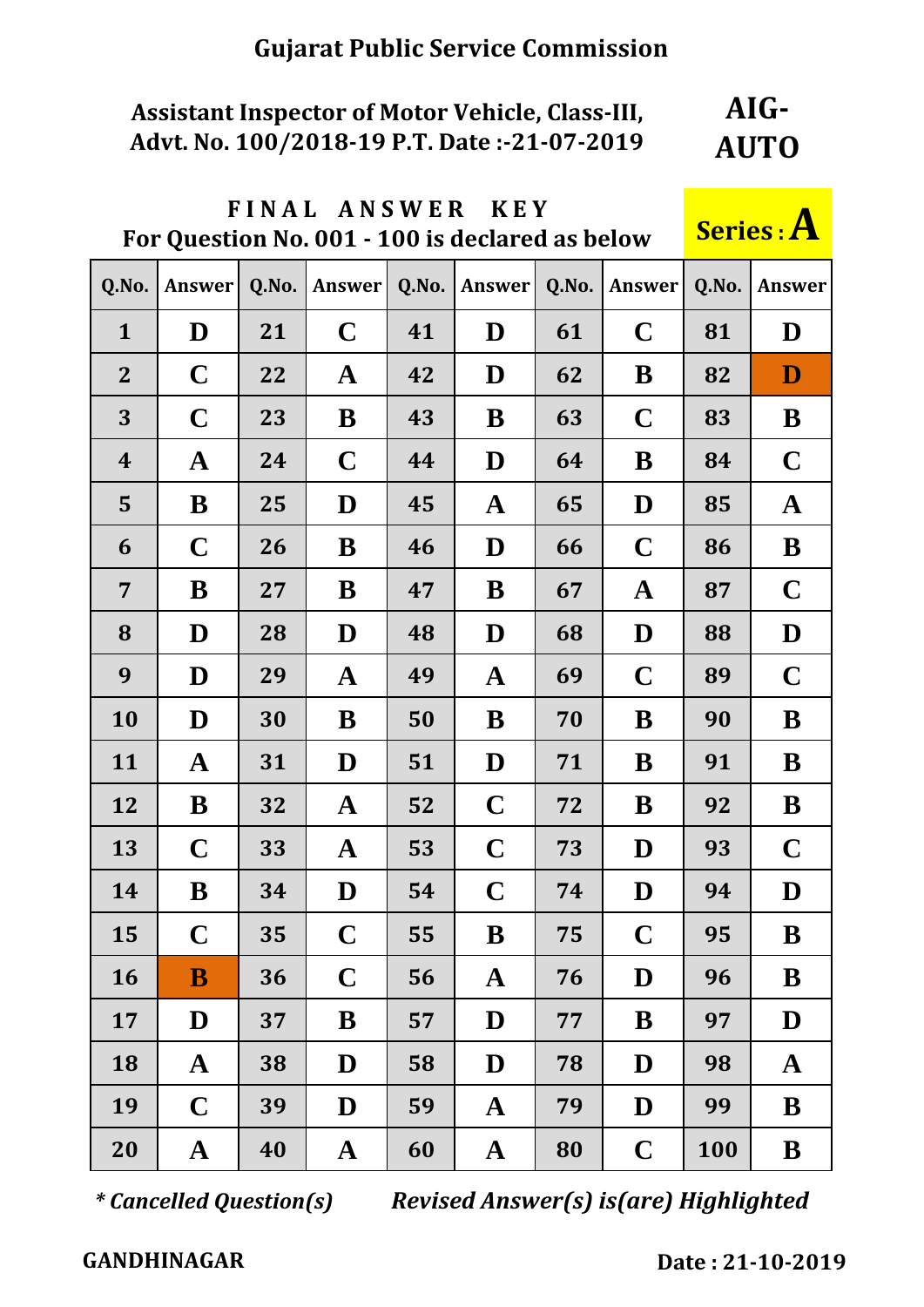## **Assistant Inspector of Motor Vehicle, Class-III, Advt. No. 100/2018-19 P.T. Date :-21-07-2019**

**AIG-AUTO**

# **F I N A L A N S W E R K E Y**  FINAL ANSWER KEY<br>For Question No. 001 - 100 is declared as below **Series** :

| <b>Series: D</b> |  |
|------------------|--|
|------------------|--|

| Q.No.            | <b>Answer</b> | Q.No. | <b>Answer</b> | Q.No. | Answer       | Q.No. | <b>Answer</b> | Q.No. | Answer       |
|------------------|---------------|-------|---------------|-------|--------------|-------|---------------|-------|--------------|
| $\mathbf{1}$     | $\mathbf C$   | 21    | D             | 41    | $\mathbf C$  | 61    | D             | 81    | D            |
| $\overline{2}$   | $\mathbf A$   | 22    | D             | 42    | B            | 62    | D             | 82    | $\mathbf C$  |
| 3                | B             | 23    | B             | 43    | $\mathbf C$  | 63    | B             | 83    | $\mathbf C$  |
| $\boldsymbol{4}$ | $\mathbf C$   | 24    | D             | 44    | B            | 64    | $\mathbf C$   | 84    | $\mathbf{A}$ |
| 5                | D             | 25    | $\mathbf{A}$  | 45    | D            | 65    | $\mathbf{A}$  | 85    | B            |
| 6                | B             | 26    | D             | 46    | $\mathbf C$  | 66    | B             | 86    | $\mathbf C$  |
| $\overline{7}$   | B             | 27    | B             | 47    | $\mathbf{A}$ | 67    | $\mathbf C$   | 87    | B            |
| 8                | D             | 28    | D             | 48    | D            | 68    | D             | 88    | D            |
| 9                | $\mathbf A$   | 29    | $\mathbf A$   | 49    | $\mathbf C$  | 69    | $\mathbf C$   | 89    | D            |
| 10               | B             | 30    | B             | 50    | B            | 70    | B             | 90    | D            |
| 11               | D             | 31    | D             | 51    | B            | 71    | B             | 91    | $\mathbf A$  |
| 12               | $\mathbf A$   | 32    | $\mathbf C$   | 52    | B            | 72    | B             | 92    | B            |
| 13               | $\mathbf A$   | 33    | $\mathbf C$   | 53    | D            | 73    | $\mathbf C$   | 93    | $\mathbf C$  |
| 14               | D             | 34    | $\mathbf C$   | 54    | D            | 74    | D             | 94    | B            |
| 15               | $\mathbf C$   | 35    | B             | 55    | $\mathbf C$  | 75    | $\bf B$       | 95    | $\mathbf C$  |
| 16               | $\mathbf C$   | 36    | $\mathbf A$   | 56    | D            | 76    | B             | 96    | B            |
| 17               | B             | 37    | D             | 57    | B            | 77    | D             | 97    | D            |
| 18               | D             | 38    | D             | 58    | D            | 78    | $\mathbf A$   | 98    | $\mathbf A$  |
| 19               | D             | 39    | $\mathbf A$   | 59    | D            | 79    | B             | 99    | $\mathbf C$  |
| 20               | $\mathbf{A}$  | 40    | $\mathbf A$   | 60    | $\mathbf C$  | 80    | B             | 100   | $\mathbf A$  |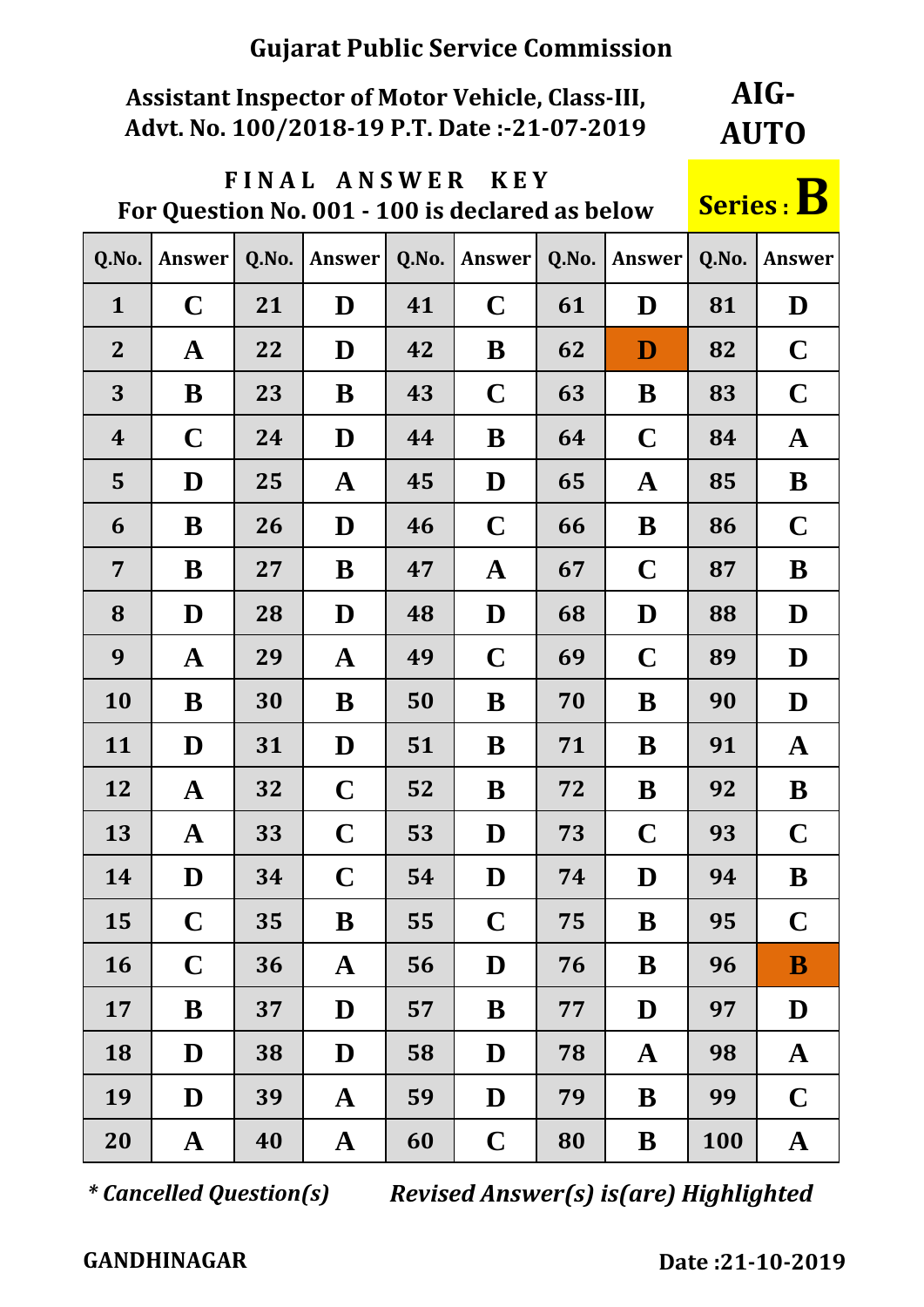### **Assistant Inspector of Motor Vehicle, Class-III, Advt. No. 100/2018-19 P.T. Date :-21-07-2019**

**AIG-AUTO**

## **F I N A L A N S W E R K E Y For Question No. 001 - 100 is declared as below Series : C**

| Q.No.            | Answer       | Q.No. | Answer      | Q.No. | Answer      | Q.No. | Answer       | Q.No. | <b>Answer</b> |
|------------------|--------------|-------|-------------|-------|-------------|-------|--------------|-------|---------------|
| $\mathbf{1}$     | D            | 21    | $\mathbf C$ | 41    | D           | 61    | D            | 81    | $\mathbf C$   |
| $\mathbf{2}$     | D            | 22    | B           | 42    | D           | 62    | $\mathbf C$  | 82    | $\mathbf A$   |
| 3                | B            | 23    | $\mathbf C$ | 43    | B           | 63    | $\mathbf C$  | 83    | B             |
| $\boldsymbol{4}$ | D            | 24    | B           | 44    | $\mathbf C$ | 64    | $\mathbf A$  | 84    | $\mathbf C$   |
| 5                | $\mathbf A$  | 25    | D           | 45    | $\mathbf A$ | 65    | B            | 85    | D             |
| 6                | D            | 26    | $\mathbf C$ | 46    | B           | 66    | $\mathbf C$  | 86    | B             |
| $\overline{7}$   | B            | 27    | ${\bf A}$   | 47    | $\mathbf C$ | 67    | B            | 87    | B             |
| 8                | D            | 28    | D           | 48    | D           | 68    | D            | 88    | D             |
| 9                | ${\bf A}$    | 29    | $\mathbf C$ | 49    | $\mathbf C$ | 69    | D            | 89    | $\mathbf A$   |
| 10               | B            | 30    | B           | 50    | B           | 70    | D            | 90    | B             |
| 11               | D            | 31    | B           | 51    | B           | 71    | $\mathbf A$  | 91    | D             |
| 12               | $\mathbf C$  | 32    | B           | 52    | B           | 72    | B            | 92    | $\mathbf A$   |
| 13               | $\mathbf C$  | 33    | D           | 53    | $\mathbf C$ | 73    | $\mathbf C$  | 93    | $\mathbf A$   |
| 14               | $\mathbf C$  | 34    | D           | 54    | D           | 74    | B            | 94    | D             |
| 15               | B            | 35    | $\mathbf C$ | 55    | B           | 75    | $\mathbf C$  | 95    | $\mathbf C$   |
| 16               | $\mathbf A$  | 36    | D           | 56    | B           | 76    | B            | 96    | $\mathbf C$   |
| 17               | D            | 37    | B           | 57    | D           | 77    | D            | 97    | B             |
| 18               | D            | 38    | D           | 58    | $\mathbf A$ | 78    | $\mathbf A$  | 98    | D             |
| 19               | $\mathbf A$  | 39    | D           | 59    | B           | 79    | $\mathbf C$  | 99    | D             |
| 20               | $\mathbf{A}$ | 40    | $\mathbf C$ | 60    | B           | 80    | $\mathbf{A}$ | 100   | $\mathbf{A}$  |

*\* Cancelled Question(s) Revised Answer(s) is(are) Highlighted*

 **GANDHINAGAR Date : 21-10-2019 :**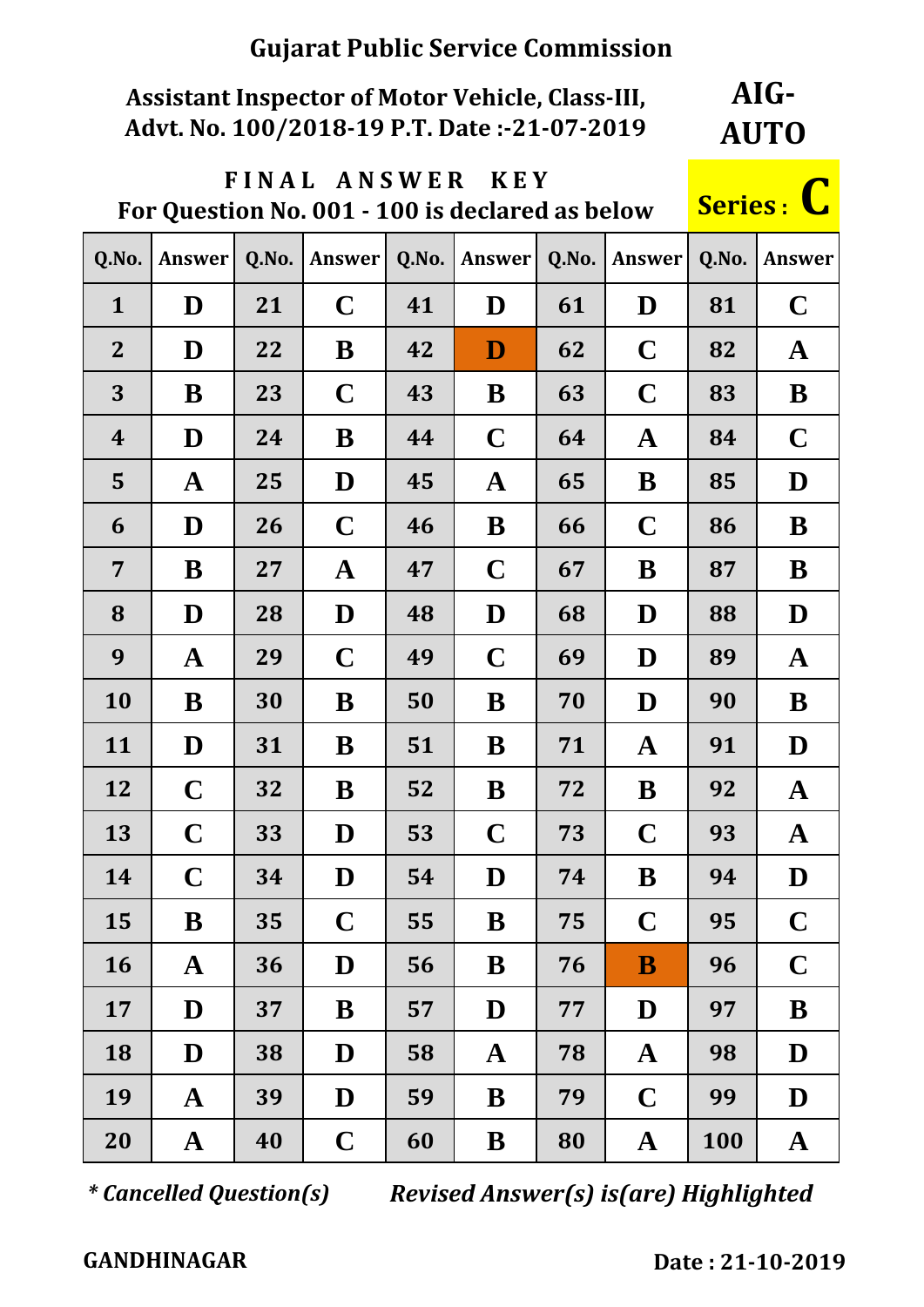### **Assistant Inspector of Motor Vehicle, Class-III, Advt. No. 100/2018-19 P.T. Date :-21-07-2019**

**AIG-AUTO**

### **F I N A L A N S W E R K E Y FOR ARSWER REP**<br>**For Question No. 001 - 100 is declared as below Series**:

| Q.No.            | Answer      | Q.No. | Answer       | Q.No. | Answer      | Q.No. | Answer      | Q.No. | <b>Answer</b> |
|------------------|-------------|-------|--------------|-------|-------------|-------|-------------|-------|---------------|
| $\mathbf{1}$     | $\mathbf C$ | 21    | D            | 41    | D           | 61    | $\mathbf C$ | 81    | D             |
| $\overline{2}$   | B           | 22    | $\mathbf{D}$ | 42    | $\mathbf C$ | 62    | $\mathbf A$ | 82    | D             |
| 3                | $\mathbf C$ | 23    | B            | 43    | $\mathbf C$ | 63    | B           | 83    | B             |
| $\boldsymbol{4}$ | B           | 24    | $\mathbf C$  | 44    | $\mathbf A$ | 64    | $\mathbf C$ | 84    | D             |
| 5                | D           | 25    | $\mathbf A$  | 45    | B           | 65    | D           | 85    | $\mathbf A$   |
| 6                | $\mathbf C$ | 26    | B            | 46    | $\mathbf C$ | 66    | B           | 86    | D             |
| 7                | $\mathbf A$ | 27    | $\mathbf C$  | 47    | B           | 67    | B           | 87    | B             |
| 8                | D           | 28    | D            | 48    | D           | 68    | D           | 88    | D             |
| 9                | $\mathbf C$ | 29    | $\mathbf C$  | 49    | D           | 69    | $\mathbf A$ | 89    | $\mathbf A$   |
| 10               | B           | 30    | B            | 50    | D           | 70    | B           | 90    | B             |
| 11               | B           | 31    | B            | 51    | $\mathbf A$ | 71    | D           | 91    | D             |
| 12               | B           | 32    | B            | 52    | B           | 72    | $\mathbf A$ | 92    | $\mathbf C$   |
| 13               | D           | 33    | $\mathbf C$  | 53    | $\mathbf C$ | 73    | $\mathbf A$ | 93    | $\mathbf C$   |
| 14               | D           | 34    | D            | 54    | B           | 74    | D           | 94    | $\mathbf C$   |
| 15               | $\mathbf C$ | 35    | B            | 55    | $\mathbf C$ | 75    | $\mathbf C$ | 95    | B             |
| 16               | D           | 36    | B            | 56    | B           | 76    | $\mathbf C$ | 96    | $\mathbf{A}$  |
| 17               | B           | 37    | D            | 57    | D           | 77    | B           | 97    | D             |
| 18               | D           | 38    | $\mathbf{A}$ | 58    | $\mathbf A$ | 78    | D           | 98    | D             |
| 19               | D           | 39    | B            | 59    | $\mathbf C$ | 79    | D           | 99    | $\mathbf{A}$  |
| 20               | $\mathbf C$ | 40    | B            | 60    | $\mathbf A$ | 80    | $\mathbf A$ | 100   | $\mathbf A$   |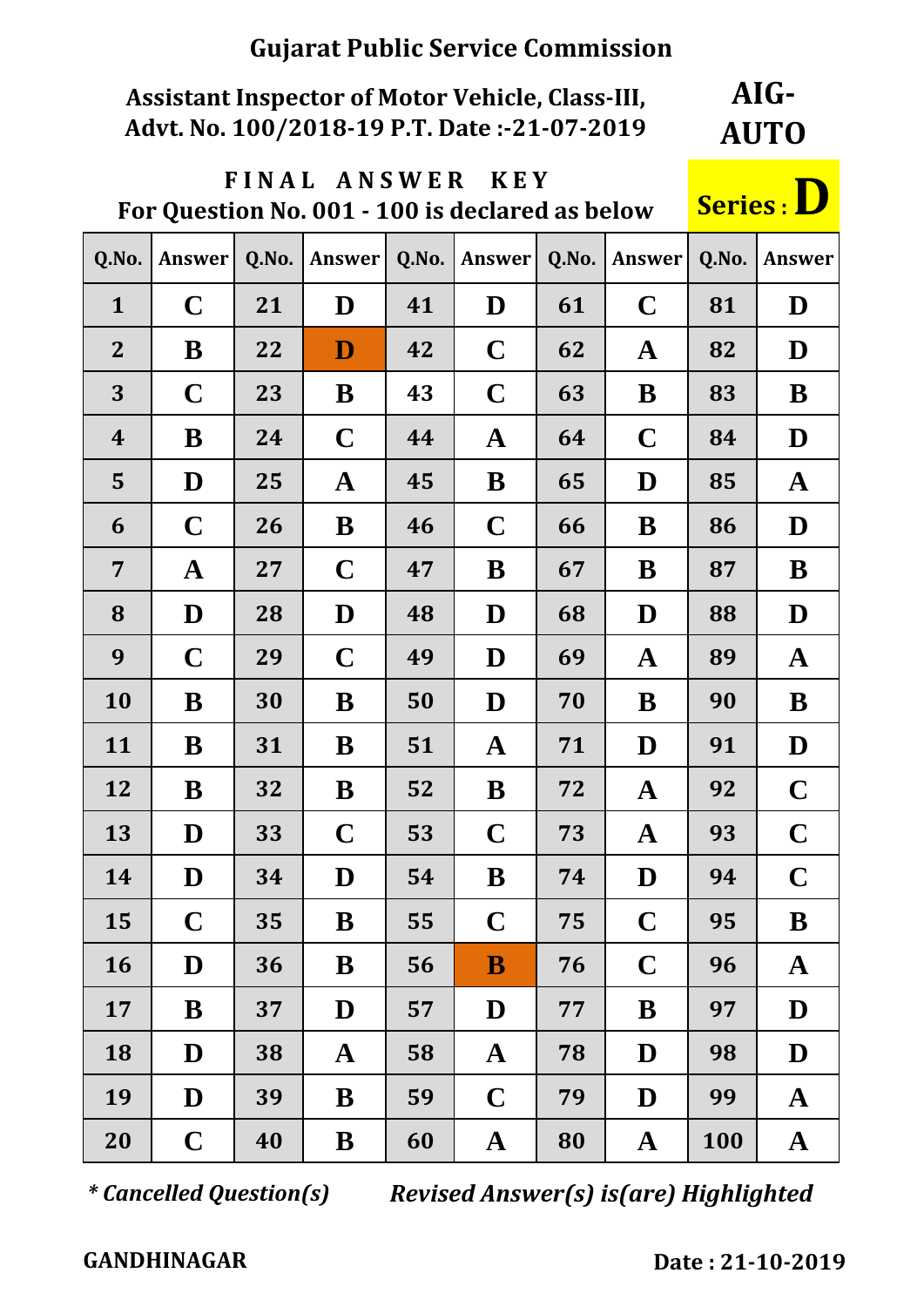Assistant Inspector of Motor Vehicle, Class-III, Advt. No. 100/2018-19 P.T. Date:-21-07-2019 (AIG-AUTO)

FINAL ANSWER KEY For Question No. 101 - 350 is declared as below

Series : A

| Q.No.      | Answer       | Q.No. | Answer       | Q.No.      | Answer       | Q.No. | Answer       | Q.No. | Answer       | Q.No. | <b>Answer</b> | Q.No. | Answer       | Q.No. | Answer       | Q.No. | Answer       | Q.No. | <b>Answer</b> |
|------------|--------------|-------|--------------|------------|--------------|-------|--------------|-------|--------------|-------|---------------|-------|--------------|-------|--------------|-------|--------------|-------|---------------|
| 101        | $\bf{B}$     | 126   | $\mathbf C$  | 151        | D            | 176   | A            | 201   | $\bf{B}$     | 226   | D             | 251   | $\bf{B}$     | 276   | $\mathbf C$  | 301   | $\bf{B}$     | 326   | $\mathbf C$   |
| 102        | A            | 127   | B            | 152        | $\mathbf{D}$ | 177   | D            | 202   | $\bf{B}$     | 227   | $\ast$        | 252   | $\mathbf{A}$ | 277   | $\bf{B}$     | 302   | $\ast$       | 327   | $\bf{B}$      |
| 103        | $\mathbf C$  | 128   | B            | 153        | $\mathbf{A}$ | 178   | $\mathbf{A}$ | 203   | $\mathbf{A}$ | 228   | $\mathbf C$   | 253   | $\mathbf{A}$ | 278   | B            | 303   | $\mathbf C$  | 328   | $\mathcal{H}$ |
| 104        | D            | 129   | A            | 154        | $\mathbf C$  | 179   | $\bf{B}$     | 204   | $\mathbf C$  | 229   | B             | 254   | $\bf{B}$     | 279   | D            | 304   | D            | 329   | $\mathbf C$   |
| 105        | D            | 130   | B            | 155        | $\mathbf C$  | 180   | B            | 205   | B            | 230   | $\mathbf C$   | 255   | $\mathbf C$  | 280   | B            | 305   | D            | 330   | $\mathbf C$   |
| 106        | B            | 131   | A            | 156        | $\mathbf{A}$ | 181   | A            | 206   | B            | 231   | B             | 256   | $\mathbf A$  | 281   | $\mathbf C$  | 306   | A            | 331   | $\ast$        |
| 107        | D            | 132   | $\mathbf C$  | 157        | $\mathbf A$  | 182   | $\bf{B}$     | 207   | D            | 232   | $\mathbf C$   | 257   | $\bf{B}$     | 282   | B            | 307   | B            | 332   | B             |
| 108        | B            | 133   | D            | 158        | $\mathbf{A}$ | 183   | D            | 208   | $\mathbf{A}$ | 233   | A             | 258   | B            | 283   | $\mathbf C$  | 308   | $\mathbf C$  | 333   | $\mathbf{A}$  |
| 109        | A            | 134   | B            | 159        | $\bf{B}$     | 184   | $\mathbf{A}$ | 209   | D            | 234   | $\bf{B}$      | 259   | $\bf{B}$     | 284   | $\mathbf{A}$ | 309   | A            | 334   | $\mathbf{A}$  |
| 110        | B            | 135   | B            | 160        | $\mathbf{D}$ | 185   | D            | 210   | D            | 235   | $\mathbf C$   | 260   | $\mathbf C$  | 285   | D            | 310   | D            | 335   | $\bf{B}$      |
| 111        | $\mathbf C$  | 136   | $\mathbf C$  | <b>161</b> | $\mathbf C$  | 186   | $\mathbf C$  | 211   | D            | 236   | $\mathbf{A}$  | 261   | $\mathbf C$  | 286   | D            | 311   | A            | 336   | $\bf{B}$      |
| 112        | A            | 137   | $\mathbf C$  | 162        | $\mathbf{D}$ | 187   | D            | 212   | $\ast$       | 237   | $\mathbf{A}$  | 262   | B            | 287   | D            | 312   | D            | 337   | $\mathbf C$   |
| 113        | B            | 138   | $\mathbf C$  | 163        | $\mathbf C$  | 188   | A            | 213   | $\mathbf{A}$ | 238   | D             | 263   | $\mathbf{A}$ | 288   | A            | 313   | B            | 338   | $\mathbf{A}$  |
| 114        | A            | 139   | $\mathbf{A}$ | 164        | $\mathbf{A}$ | 189   | $\bf{B}$     | 214   | B            | 239   | $\mathbf{A}$  | 264   | $\mathbf A$  | 289   | $\ast$       | 314   | $\mathbf{A}$ | 339   | $\bf{B}$      |
| 115        | D            | 140   | $\ast$       | 165        | $\bf{B}$     | 190   | B            | 215   | $\mathbf{A}$ | 240   | B             | 265   | B            | 290   | B            | 315   | $\mathbf C$  | 340   | D             |
| <b>116</b> | B            | 141   | B            | 166        | $\mathbf C$  | 191   | $\mathbf C$  | 216   | $\mathbf C$  | 241   | D             | 266   | B            | 291   | B            | 316   | D            | 341   | $\mathbf C$   |
| 117        | A            | 142   | $\mathbf C$  | 167        | D            | 192   | B            | 217   | B            | 242   | A             | 267   | $\mathbf{A}$ | 292   | B            | 317   | D            | 342   | $\mathbf{A}$  |
| 118        | $\mathbf C$  | 143   | $\mathbf C$  | 168        | $\mathbf A$  | 193   | B            | 218   | A            | 243   | $\mathbf{A}$  | 268   | D            | 293   | $\mathbf{A}$ | 318   | B            | 343   | $\bf{B}$      |
| 119        | B            | 144   | $\mathbf{A}$ | 169        | $\bf{B}$     | 194   | B            | 219   | $\mathbf{A}$ | 244   | D             | 269   | A            | 294   | $\mathbf C$  | 319   | $\mathbf C$  | 344   | $\mathbf C$   |
| 120        | $\mathbf C$  | 145   | $\mathbf C$  | 170        | $\mathbf C$  | 195   | $\bf{B}$     | 220   | D            | 245   | A             | 270   | B            | 295   | A            | 320   | D            | 345   | D             |
| 121        | $\bf{B}$     | 146   | A            | 171        | $\mathbf{D}$ | 196   | D            | 221   | $\mathbf C$  | 246   | B             | 271   | $\mathbf{A}$ | 296   | D            | 321   | $\mathbf C$  | 346   | $\mathbf C$   |
| 122        | A            | 147   | B            | 172        | $\mathbf C$  | 197   | $\mathbf C$  | 222   | $\mathbf C$  | 247   | $\bf{B}$      | 272   | $\bf{B}$     | 297   | $\mathbf A$  | 322   | $\ast$       | 347   | $\mathbf{A}$  |
| 123        | $\mathbf A$  | 148   | D            | 173        | $\mathbf{A}$ | 198   | $\bf{B}$     | 223   | D            | 248   | $\mathbf{A}$  | 273   | $\mathbf{A}$ | 298   | D            | 323   | D            | 348   | $\mathbf{A}$  |
| 124        | $\mathbf C$  | 149   | D            | 174        | $\mathbf{A}$ | 199   | $\mathbf C$  | 224   | D            | 249   | A             | 274   | B            | 299   | $\mathbf{A}$ | 324   | $\mathbf{A}$ | 349   | $\bf{B}$      |
| 125        | $\mathbf{A}$ | 150   | D            | 175        | $\mathbf C$  | 200   | A            | 225   | $\mathbf C$  | 250   | $\mathbf C$   | 275   | $\bf{B}$     | 300   | $\mathbf C$  | 325   | $\mathbf C$  | 350   | $\mathbf C$   |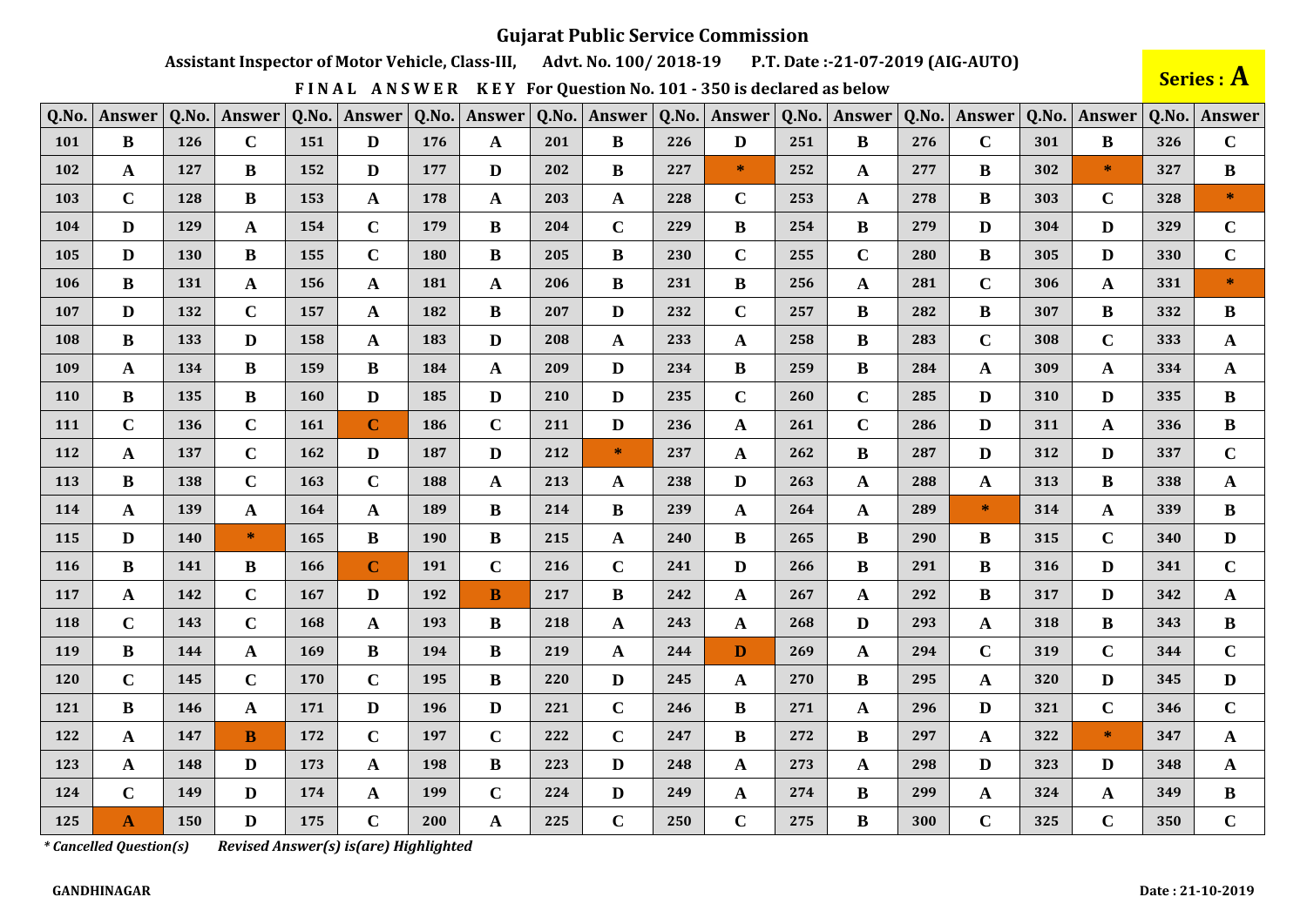Assistant Inspector of Motor Vehicle, Class-III, Advt. No. 100/2018-19 P.T. Date:-21-07-2019 (AIG-AUTO)

FINAL ANSWER KEY For Question No. 101 - 350 is declared as below

Series : B

| Q.No. | Answer       | Q.No.      | Answer       | Q.No. | <b>Answer</b> | Q.No. | Answer      | Q.No. | Answer       | Q.No. | Answer       | Q.No. | Answer       | Q.No. | <b>Answer</b> | Q.No. | Answer       | Q.No. | Answer       |
|-------|--------------|------------|--------------|-------|---------------|-------|-------------|-------|--------------|-------|--------------|-------|--------------|-------|---------------|-------|--------------|-------|--------------|
| 101   | ${\bf B}$    | 126        | A            | 151   | D             | 176   | D           | 201   | $\mathbf C$  | 226   | B            | 251   | $\mathbf{A}$ | 276   | D             | 301   | A            | 326   | B            |
| 102   | A            | 127        | B            | 152   | $\mathbf C$   | 177   | $\mathbf C$ | 202   | $\mathbf C$  | 227   | B            | 252   | B            | 277   | A             | 302   | D            | 327   | $\mathbf C$  |
| 103   | A            | 128        | D            | 153   | $\mathbf A$   | 178   | B           | 203   | D            | 228   | A            | 253   | $\mathbf{A}$ | 278   | D             | 303   | B            | 328   | A            |
| 104   | $\mathbf C$  | 129        | D            | 154   | $\mathbf A$   | 179   | $\mathbf C$ | 204   | D            | 229   | $\mathbf{A}$ | 254   | $\bf{B}$     | 279   | A             | 304   | $\mathbf{A}$ | 329   | $\bf{B}$     |
| 105   | $\mathbf{A}$ | 130        | D            | 155   | $\mathbf C$   | 180   | A           | 205   | $\mathbf C$  | 230   | $\mathbf C$  | 255   | $\bf{B}$     | 280   | $\mathbf C$   | 305   | $\mathbf C$  | 330   | D            |
| 106   | $\mathbf C$  | 131        | D            | 156   | $\mathbf{A}$  | 181   | B           | 206   | D            | 231   | B            | 256   | $\mathbf C$  | 281   | B             | 306   | D            | 331   | $\mathbf C$  |
| 107   | B            | 132        | D            | 157   | D             | 182   | B           | 207   | $\ast$       | 232   | $\mathbf{A}$ | 257   | $\bf{B}$     | 282   | A             | 307   | D            | 332   | $\mathbf A$  |
| 108   | B            | 133        | A            | 158   | $\mathbf{A}$  | 183   | A           | 208   | $\mathbf C$  | 233   | $\mathbf{A}$ | 258   | B            | 283   | $\mathbf C$   | 308   | B            | 333   | B            |
| 109   | A            | 134        | $\mathbf C$  | 159   | $\bf{B}$      | 184   | $\mathbf C$ | 209   | $\bf{B}$     | 234   | B            | 259   | D            | 284   | D             | 309   | $\mathbf C$  | 334   | $\mathbf C$  |
| 110   | $\bf{B}$     | 135        | $\mathbf C$  | 160   | $\bf{B}$      | 185   | $\bf{B}$    | 210   | $\mathbf C$  | 235   | $\mathbf C$  | 260   | $\bf{B}$     | 285   | D             | 310   | D            | 335   | D            |
| 111   | A            | <b>136</b> | A            | 161   | $\mathbf A$   | 186   | B           | 211   | B            | 236   | A            | 261   | $\mathbf C$  | 286   | B             | 311   | $\mathbf C$  | 336   | $\mathbf C$  |
| 112   | $\mathbf C$  | 137        | A            | 162   | B             | 187   | D           | 212   | $\mathbf C$  | 237   | B            | 262   | $\bf{B}$     | 287   | D             | 312   | $\ast$       | 337   | $\mathbf{A}$ |
| 113   | D            | 138        | A            | 163   | $\mathbf{D}$  | 188   | A           | 213   | A            | 238   | B            | 263   | $\mathbf C$  | 288   | B             | 313   | D            | 338   | A            |
| 114   | B            | 139        | B            | 164   | $\mathbf A$   | 189   | D           | 214   | $\bf{B}$     | 239   | B            | 264   | $\mathbf{A}$ | 289   | A             | 314   | A            | 339   | B            |
| 115   | B            | <b>140</b> | D            | 165   | D             | 190   | D           | 215   | $\mathbf C$  | 240   | $\mathbf C$  | 265   | D            | 290   | B             | 315   | $\mathbf C$  | 340   | $\mathbf C$  |
| 116   | $\mathbf C$  | 141        | $\mathbf C$  | 166   | $\mathbf C$   | 191   | D           | 216   | A            | 241   | $\mathbf C$  | 266   | D            | 291   | $\mathbf C$   | 316   | $\mathbf C$  | 341   | B            |
| 117   | $\mathbf C$  | 142        | D            | 167   | $\mathbf{D}$  | 192   | $*$         | 217   | A            | 242   | B            | 267   | $\mathbf{D}$ | 292   | A             | 317   | B            | 342   | $\star$      |
| 118   | $\mathbf C$  | 143        | $\mathbf C$  | 168   | $\mathbf A$   | 193   | A           | 218   | D            | 243   | $\mathbf{A}$ | 268   | $\mathbf{A}$ | 293   | B             | 318   | $\gg$        | 343   | $\mathbf C$  |
| 119   | A            | 144        | A            | 169   | $\bf{B}$      | 194   | B           | 219   | A            | 244   | A            | 269   | $*$          | 294   | A             | 319   | $\mathbf C$  | 344   | D            |
| 120   | $\ast$       | 145        | $\bf{B}$     | 170   | $\, {\bf B}$  | 195   | A           | 220   | $\bf{B}$     | 245   | $\bf{B}$     | 270   | $\bf{B}$     | 295   | D             | 320   | $\mathbf C$  | 345   | D            |
| 121   | B            | 146        | $\mathbf{C}$ | 171   | $\mathbf C$   | 196   | $\mathbf C$ | 221   | D            | 246   | B            | 271   | $\bf{B}$     | 296   | B             | 321   | $\ast$       | 346   | A            |
| 122   | $\mathbf C$  | 147        | D            | 172   | $\bf{B}$      | 197   | B           | 222   | A            | 247   | $\mathbf{A}$ | 272   | $\bf{B}$     | 297   | A             | 322   | B            | 347   | B            |
| 123   | $\mathbf C$  | 148        | A            | 173   | $\bf{B}$      | 198   | A           | 223   | $\mathbf{A}$ | 248   | D            | 273   | $\mathbf A$  | 298   | $\mathbf C$   | 323   | A            | 348   | $\mathbf C$  |
| 124   | A            | 149        | B            | 174   | B             | 199   | A           | 224   | D            | 249   | $\mathbf{A}$ | 274   | $\mathbf C$  | 299   | B             | 324   | A            | 349   | $\mathbf{A}$ |
| 125   | $\mathbf C$  | 150        | $\mathbf C$  | 175   | $\bf{B}$      | 200   | D           | 225   | A            | 250   | $\bf{B}$     | 275   | $\mathbf A$  | 300   | $\mathbf C$   | 325   | $\bf{B}$     | 350   | D            |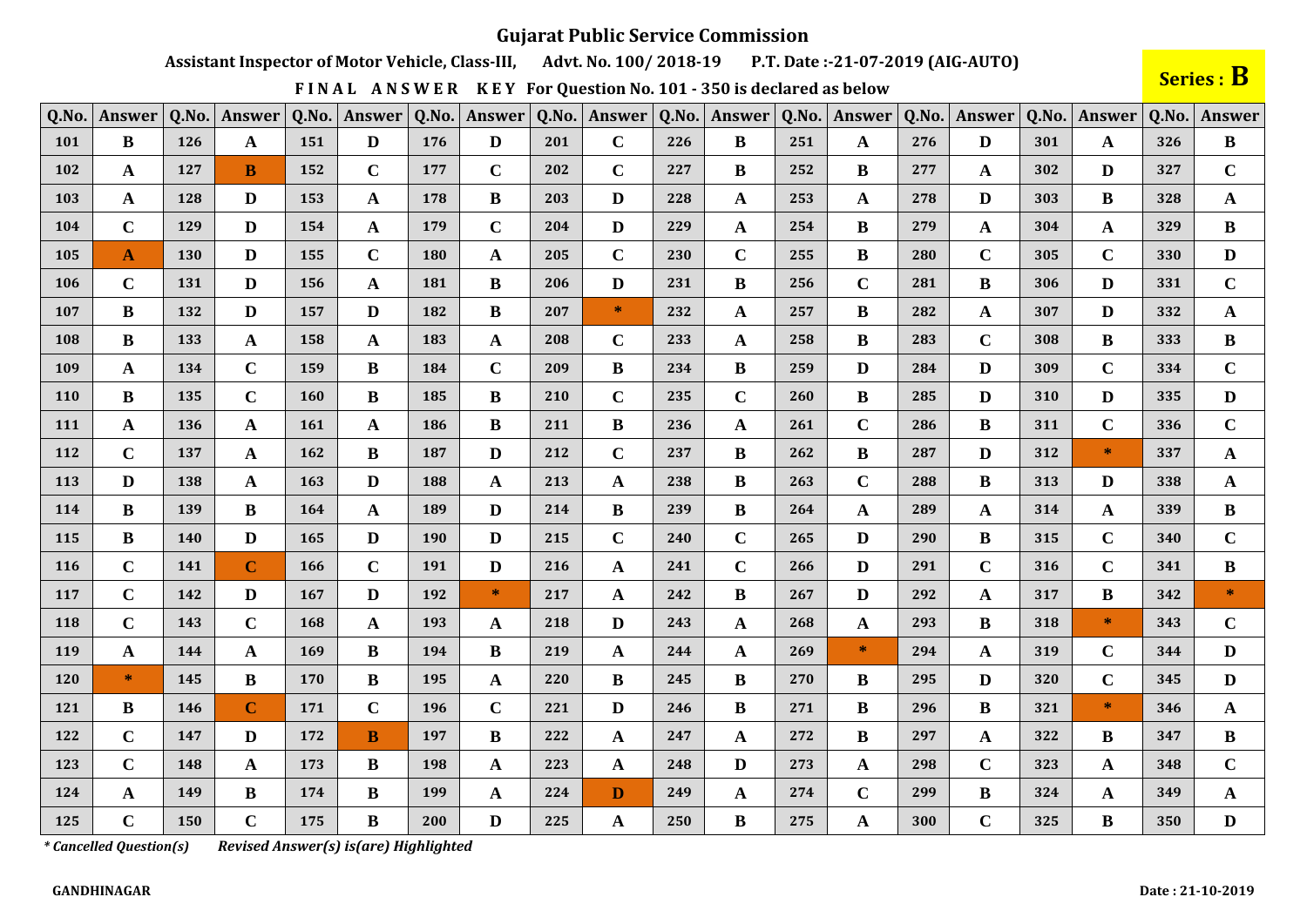Assistant Inspector of Motor Vehicle, Class-III, Advt. No. 100/2018-19 P.T. Date:-21-07-2019 (AIG-AUTO)

FINAL ANSWER KEY For Question No. 101 - 350 is declared as below

Series : C

| Q.No.      | Answer         | Q.No. | Answer       | Q.No.      | Answer       | Q.No. | Answer      | Q.No. | Answer       | Q.No. | <b>Answer</b> | Q.No. | Answer       | Q.No. | Answer        | Q.No. | Answer       | Q.No. | <b>Answer</b> |
|------------|----------------|-------|--------------|------------|--------------|-------|-------------|-------|--------------|-------|---------------|-------|--------------|-------|---------------|-------|--------------|-------|---------------|
| <b>101</b> | $\bf{B}$       | 126   | $\mathbf C$  | 151        | $\mathbf C$  | 176   | $\mathbf C$ | 201   | D            | 226   | B             | 251   | $\bf{B}$     | 276   | B             | 301   | $\mathbf C$  | 326   | $\mathbf C$   |
| 102        | $\mathbf C$    | 127   | D            | 152        | $\bf{B}$     | 177   | B           | 202   | $\mathbf{A}$ | 227   | A             | 252   | B            | 277   | A             | 302   | $\ast$       | 327   | $\mathbf{A}$  |
| 103        | $\mathbf C$    | 128   | A            | 153        | B            | 178   | A           | 203   | $\mathbf{A}$ | 228   | D             | 253   | A            | 278   | $\mathbf C$   | 303   | D            | 328   | $\mathbf{A}$  |
| 104        | $\mathbf A$    | 129   | B            | 154        | $\bf{B}$     | 179   | A           | 204   | D            | 229   | $\mathbf{A}$  | 254   | $\mathbf C$  | 279   | B             | 304   | A            | 329   | $\bf{B}$      |
| 105        | $\mathbf C$    | 130   | $\mathbf C$  | 155        | $\bf{B}$     | 180   | D           | 205   | A            | 230   | $\bf{B}$      | 255   | $\mathbf A$  | 280   | $\mathbf C$   | 305   | $\mathbf C$  | 330   | $\mathbf C$   |
| 106        | A              | 131   | D            | 156        | D            | 181   | $\mathbf C$ | 206   | B            | 231   | $\mathbf{A}$  | 256   | D            | 281   | B             | 306   | $\mathbf C$  | 331   | B             |
| 107        | B              | 132   | $\mathbf C$  | 157        | $\mathbf C$  | 182   | $\mathbf C$ | 207   | B            | 232   | B             | 257   | $\mathbf A$  | 282   | A             | 307   | B            | 332   | $\ast$        |
| 108        | D              | 133   | A            | 158        | $\bf{B}$     | 183   | D           | 208   | $\mathbf{A}$ | 233   | $\mathbf{A}$  | 258   | D            | 283   | A             | 308   | $\ast$       | 333   | $\mathbf C$   |
| 109        | D              | 134   | A            | 159        | $\mathbf C$  | 184   | D           | 209   | $\mathbf{A}$ | 234   | B             | 259   | $\mathbf A$  | 284   | $\mathbf C$   | 309   | $\mathbf C$  | 334   | $\mathbf{D}$  |
| <b>110</b> | D              | 135   | $\mathbf C$  | 160        | $\mathbf A$  | 185   | $\mathbf C$ | 210   | $\mathbf C$  | 235   | B             | 260   | $\mathbf C$  | 285   | A             | 310   | $\mathbf C$  | 335   | D             |
| 111        | D              | 136   | A            | <b>161</b> | B            | 186   | D           | 211   | B            | 236   | $\mathbf C$   | 261   | $\bf{B}$     | 286   | $\mathbf C$   | 311   | $\ast$       | 336   | $\mathbf{A}$  |
| 112        | D              | 137   | D            | 162        | $\bf{B}$     | 187   | $\ast$      | 212   | $\mathbf{A}$ | 237   | B             | 262   | $\mathbf A$  | 287   | $\bf{B}$      | 312   | <sup>B</sup> | 337   | $\bf{B}$      |
| 113        | A              | 138   | A            | 163        | A            | 188   | $\mathbf C$ | 213   | A            | 238   | B             | 263   | $\mathbf C$  | 288   | B             | 313   | A            | 338   | $\mathbf C$   |
| 114        | $\mathbf C$    | 139   | B            | 164        | $\mathbf C$  | 189   | $\bf{B}$    | 214   | B            | 239   | D             | 264   | $\mathbf{D}$ | 289   | A             | 314   | A            | 339   | $\mathbf{A}$  |
| 115        | $\mathbf C$    | 140   | B            | 165        | $\bf{B}$     | 190   | $\mathbf C$ | 215   | $\mathbf C$  | 240   | B             | 265   | $\mathbf{D}$ | 290   | B             | 315   | B            | 340   | D             |
| <b>116</b> | A              | 141   | $\mathbf{A}$ | 166        | $\bf{B}$     | 191   | B           | 216   | $\mathbf{A}$ | 241   | $\mathbf C$   | 266   | $\bf{B}$     | 291   | A             | 316   | B            | 341   | $\mathbf{A}$  |
| 117        | A              | 142   | B            | 167        | D            | 192   | $\mathbf C$ | 217   | B            | 242   | B             | 267   | D            | 292   | $\mathbf C$   | 317   | $\mathbf C$  | 342   | D             |
| 118        | A              | 143   | D            | 168        | $\mathbf A$  | 193   | A           | 218   | B            | 243   | $\mathbf C$   | 268   | B            | 293   | D             | 318   | A            | 343   | $\bf{B}$      |
| 119        | $\bf{B}$       | 144   | A            | 169        | $\mathbf{D}$ | 194   | $\bf{B}$    | 219   | $\bf{B}$     | 244   | A             | 269   | $\mathbf A$  | 294   | $\bf{B}$      | 319   | B            | 344   | $\mathbf{A}$  |
| 120        | D              | 145   | D            | 170        | D            | 195   | $\bf C$     | 220   | $\mathbf C$  | 245   | D             | 270   | $\bf{B}$     | 295   | B             | 320   | D            | 345   | $\mathbf C$   |
| 121        | $\overline{C}$ | 146   | $\mathbf C$  | 171        | D            | 196   | A           | 221   | $\mathbf C$  | 246   | D             | 271   | $\mathbf C$  | 296   | $\mathbf C$   | 321   | $\mathbf C$  | 346   | $\mathbf{D}$  |
| 122        | D              | 147   | D            | 172        | $\ast$       | 197   | A           | 222   | B            | 247   | D             | 272   | $\mathbf A$  | 297   | $\mathbf C$   | 322   | A            | 347   | $\mathbf{D}$  |
| 123        | $\mathbf C$    | 148   | A            | 173        | $\mathbf{A}$ | 198   | D           | 223   | A            | 248   | A             | 273   | B            | 298   | $\mathbf C$   | 323   | B            | 348   | $\bf{B}$      |
| 124        | $\mathbf A$    | 149   | B            | 174        | $\bf{B}$     | 199   | $\mathbf A$ | 224   | $\mathbf{A}$ | 249   | $\ast$        | 274   | $\mathbf A$  | 299   | $\mathbf A$   | 324   | $\mathbf C$  | 349   | $\mathbf C$   |
| 125        | B              | 150   | B            | 175        | $\mathbf A$  | 200   | $\bf{B}$    | 225   | B            | 250   | $\bf{B}$      | 275   | D            | 300   | $\mathcal{R}$ | 325   | D            | 350   | $\mathbf{D}$  |